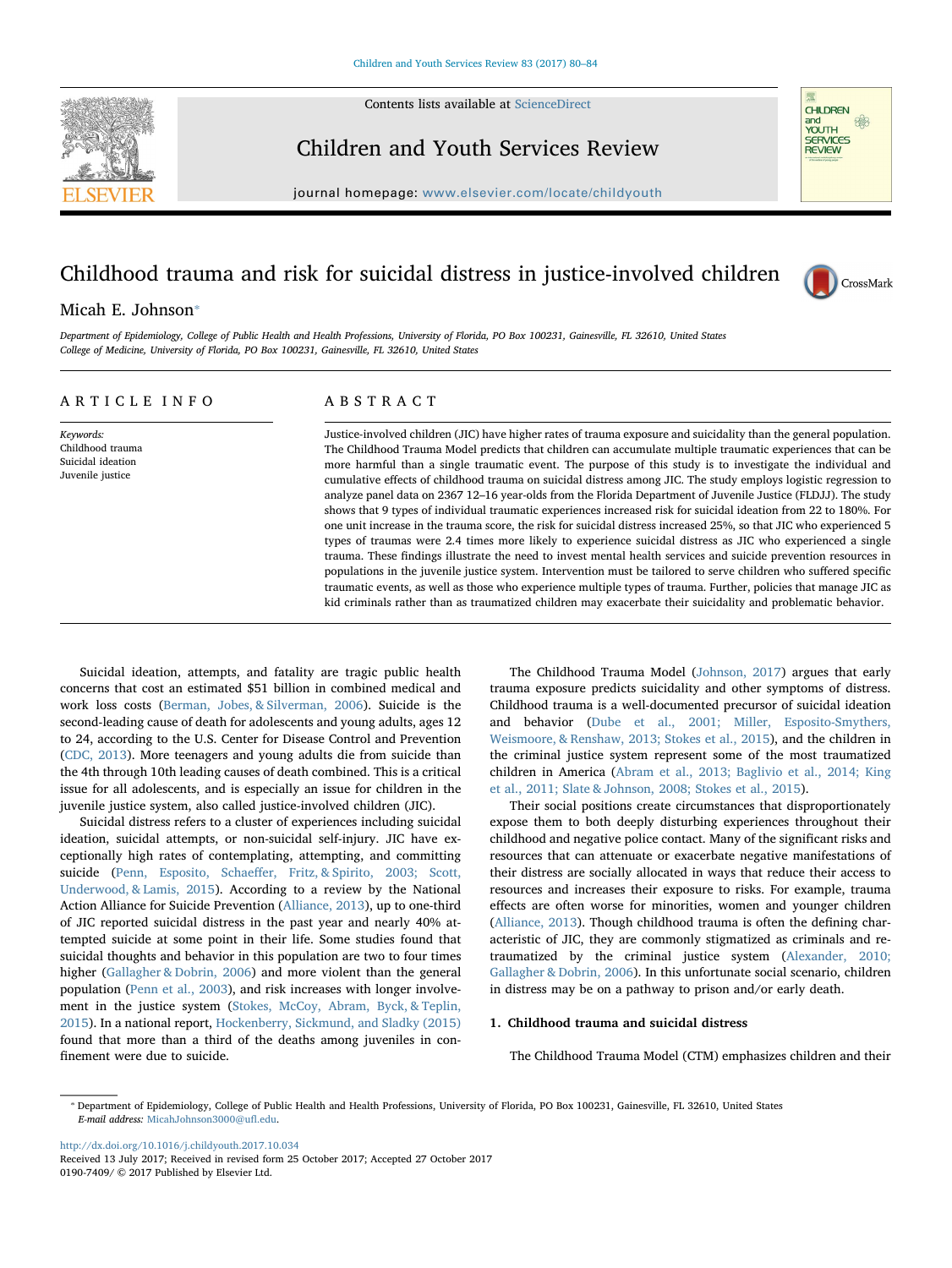upbringings in understanding health and health-related disparities ([Johnson, 2017\)](#page-4-7). It has two main components: trauma and distress. It submits that individuals who are on the lower rungs of society are subject to more traumatic circumstances and less protective resources in their childhoods, which obstruct healthy development, causing a chain reaction of pathology that may endure for generations. Depending on the toxicity of the traumatic condition and the presence of risks and/or resources, trauma can produce diverse symptoms of distress. Distress refers to a state of extreme anxiety, sorrow, and/or pain.

# 1.1. Distress

JIC are perceived and managed as kid criminals [\(Slate & Johnson,](#page-4-11) [2008\)](#page-4-11), but are commonly crying out for help. Less than 9% of the youth arrested are serious or violent offenders, and 94% have been exposed to trauma [\(Baglivio et al., 2014\)](#page-4-12). Suicidal ideation rates in juvenile justice populations range from 14% to 51% (Bhatta, Jeff[eris, Kavadas,](#page-4-13) Alemagno, & Shaff[er-King, 2014; Esposito & Clum, 2002; Scott et al.,](#page-4-13) [2015; Wasserman & McReynolds, 2006\)](#page-4-13). In a study of Chicago detainees, [Abram et al. \(2008\)](#page-4-14) found that more than one third of juveniles and nearly half of females had felt hopeless or thought about death in the 6 months before detention. Among a juvenile justice population in Nevada, 18% attempted suicide with intent to die [\(Buttar, Clements-](#page-4-15)[Nolle, Haas, & Reese, 2013](#page-4-15)).

#### 1.2. Childhood trauma

Exposure to trauma is the most commonly identified predictor of suicidal ideation and attempt among youth in the juvenile justice system ([Dube et al., 2001; Esposito & Clum, 2002; Miller et al., 2013;](#page-4-8) [Stokes et al., 2015](#page-4-8)). Childhood trauma is a deeply distressing or disturbing experience or condition occurring during the pre-adulthood stages of development. The most documented forms of trauma that are linked to suicidal distress include emotional abuse [\(Miller et al., 2013](#page-4-16)), physical abuse ([Miller et al., 2013](#page-4-16)), sexual abuse ([Alliance, 2013;](#page-4-3) [Bhatta et al., 2014; King et al., 2011; Miller et al., 2013; Stokes et al.,](#page-4-3) [2015\)](#page-4-3), physical neglect ([Dube et al., 2001; Miller et al., 2013](#page-4-8)), exposure to violence –as victim, observer or perpetrator [\(Buttar et al., 2013;](#page-4-15) [Dube et al., 2001; Holsinger & Holsinger, 2005; Voisin et al., 2007;](#page-4-15) [Wasserman & McReynolds, 2006](#page-4-15)), household substance use disorder (SUD), household member mental illness [\(Dube et al., 2001](#page-4-8)), and separation from parent or loved ones due to divorce, incarceration or death ([Alliance, 2013; Dube et al., 2001\)](#page-4-3). In the original Adverse Childhood Experiences Study (ACEs), [Felitti, Anda, Nordenberg, and](#page-4-17) [Williamson \(1998\)](#page-4-17) found that between 66% and 80% of all attempted suicides could be attributed to childhood trauma. In another seminal study of childhood trauma, [Dube et al. \(2001\)](#page-4-8) found that individual trauma items increased the risk of attempted suicide two to five fold ([Dube et al., 2001\)](#page-4-8). Childhood trauma was linked to approximately two-thirds (64%) of suicide attempts among adults and 80% of suicide attempts during childhood and adolescence.

# 1.3. Accumulation toxicity

According to CTM, the toxicity of trauma refers to the relative or specific capacity for trauma to produce symptoms of distress. Accumulation toxicity is a domain of toxicity that concerns the adverse effects of experiencing multiple types of traumatic childhood experiences—also known as cumulative trauma. CTM predicts that as traumatic experiences accumulate, risk for suicidal distress increases, and multiple trauma types may be more toxic than an individual trauma. The overwhelming majority of JIC experience multiple traumas ([Baglivio et al., 2014](#page-4-12)), and evidence suggests that elevated trauma exposures may predict elevated suicidal risk in JIC. In the general population, [Felitti et al. \(1998\)](#page-4-17) found that 20% of individuals with four or more traumatic events attempted suicide. Further, there was a 1200%

increase in attempted suicides when comparing those with an ACEs score of zero and those with a score of four. As trauma accumulated, attempted suicide increased by 30–51 times ([Felitti et al., 1998\)](#page-4-17). [Dube](#page-4-8) [et al. \(2001\)](#page-4-8) found that adults with a trauma score of seven or more were 31 times more likely to attempt suicide than individuals with a trauma score of zero, and adolescents with a trauma score of seven or more were 51 times more likely than adolescents with a trauma score of zero ([Dube et al., 2001\)](#page-4-8). Among JIC, [Bhatta et al. \(2014\)](#page-4-13) found that JIC who experienced four traumatic events were 7.8 times more likely to report suicide attempts than those who experienced none.

#### 1.4. The current research

The research on trauma among juvenile offenders is limited by small sample sizes, cross sectional designs, and homogenous populations ([Stokes et al., 2015\)](#page-4-5). Previous studies of Florida JIC use cross-sectional designs and none of them examined suicidal distress [\(Baglivio, Wol](#page-4-18)ff, [Piquero, & Epps, 2015; Fox, Perez, Cass, Baglivio, & Epps, 2015](#page-4-18)). Among the limited studies that examined trauma and suicidality among youth in the criminal justice system ([Esposito & Clum, 2002](#page-4-19)), very few have investigated the effect of accumulating traumatic experiences on suicidal distress. Florida has the third largest juvenile justice population in the nation [\(Juvenile Justice Geography, Policy, Practice, and](#page-4-20) [Statistics, 2017](#page-4-20)); and FLDJJ collects data on trauma exposures and several adolescent health and behavioral outcomes. Drawing on data from FLDJJ, the current study represents a longitudinal analysis of the effect of individual and cumulative childhood trauma on suicidal distress. CTM hypothesizes that JIC who report individual trauma will be associated with a higher risk of suicidal distress and attempts than those who do not experience each respective trauma; and JIC who experience multiple types of trauma will be associated with higher risk of suicidal distress and attempts than JIC who experience a single type of trauma.

# 2. Methods

Youth typically enter the Florida Department of Juvenile Justice (FLDJJ) system through receiving an official sanction, or arrest. During the intake process for each arrest, trained FLDJJ data collectors administer the Positive Achievement Change Tool (PACT) assessment via in-depth interviews and code the data using the FLDJJ coding software. FLDJJ typically require youth to complete a follow-up PACT assessment–procedures may vary based on the capacity of the particular entity and nature of the offense. The sample was drawn from the entire population of juveniles in FLDJJ from 2004 to 2014. FLDJJ selected all juveniles who (a) received one or more official referrals for delinquency (equivalent to an adult arrest) before the age of 16; (b) completed the (PACT) Full Assessment once in both 2007 and 2008; and (c) reached the age of 18 by year 2016. A cohort of 2687 12–16 year-old juveniles met the selection criteria. There was 12% attrition at the follow-up year, resulting in a total of 2367 juveniles. All data were self-reported by youth. All procedures were reviewed and approved by the University of Florida and FLDJJ Institutional Review Boards. A cohort of 12–16 year-old JIC were followed for two years and 2, 367 remained after attrition.

The sample comprised of roughly 371 females (16%) and 1996 males (84%). Nearly 60% of subjects were non-Latino/a Black or African American, 29% were non-Latino/a White, 10% Latino/a, and < 1% was another race. The mean age at baseline was 14.

## 2.1. Measures

#### 2.1.1. Risk for suicidal distress

The term suicidal distress includes suicidal ideation, suicidal attempts, and self-injury. Risk for suicidality was measured via a dichotomous variable derived from a categorical variable reporting thoughts, threats, plans and attempts ( $0 = none$ ,  $1 =$  serious thoughts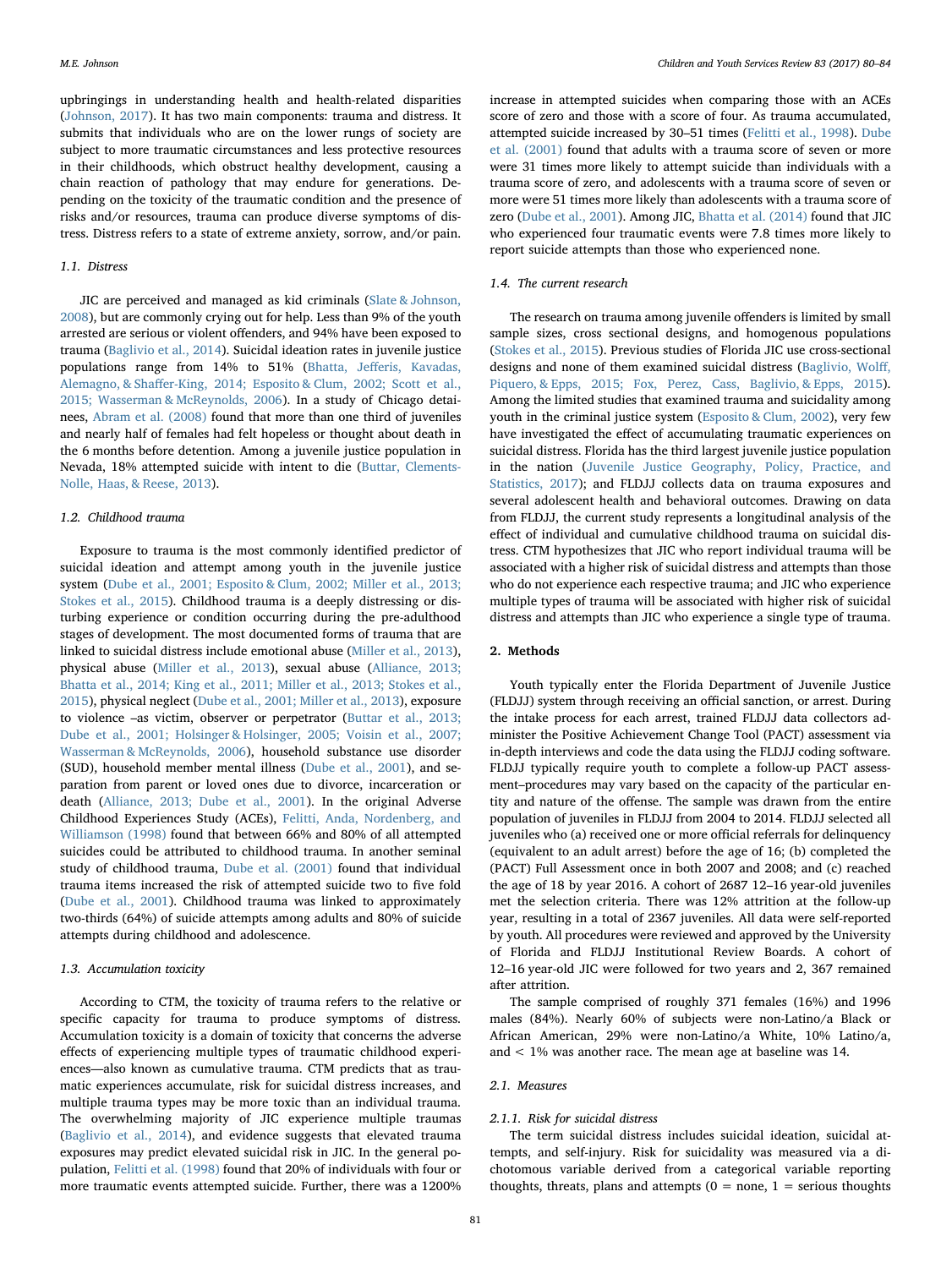about suicide,  $2 =$  made plans to commit suicide,  $3 =$  attempted suicide, and  $4 =$  engages in self-mutilation) in 2008. It was coded (0) no suicidal ideation, attempt or self-injury and (1) yes, suicidal ideation, attempt, and self-injury.

#### 2.1.2. Trauma

The trauma index reflects lifetime trauma in 2007. It was created by FLDJJ based on the ACEs instrument (for details, see [Baglivio et al.,](#page-4-12) [2014\)](#page-4-12). There are 11 types of trauma measured in this study. Six were adversity-related types of trauma: family violence, household SUD, household mental illness, parental separation or divorce, household member incarceration, and community violence. Five were victimization-related types of trauma: emotional abuse, physical abuse, sexual abuse, emotional neglect, and physical neglect. For each trauma type, response options were dichotomized  $(0 = no, this did not occur,$  $1 = yes$ , this experience occurred). There are many other types of childhood trauma but these were heavily studied in the research and were the most commonly reported by a group of about 300 Kaiser members in the original ACEs study [\(Felitti et al., 1998](#page-4-17)). Accumulation toxicity was measured via a ratio index. The 11 dichotomous measures of childhood trauma were summed to create an additive cumulative trauma index ranging from 0 (zero types of trauma) to 11 (eleven types of trauma). Each type of trauma counts as one. For instance, a juvenile who has been physically abused, has a mother who was also physically abused and has a brother who is incarcerated, has a trauma score of three.

#### 2.1.3. Risk and resources

Race, gender, and age represent societal-level risks and resources. Race and ethnicity was measured via a four-item nominal variable  $(0 =$  White,  $1 =$  Black,  $2 =$  Latino/a,  $3 =$  other); gender was a dichotomous measure ( $0 =$  male,  $1 =$  female); and age was an interval variable ranging from 12 to 16.

# 2.2. Analytic strategy

I conducted univariate and bivariate analysis to describe the data and ran ordinal logistic regression models to predict the correlations between trauma at baseline (year 2007) and risk for suicidal distress at follow-up (year 2008). The study estimated 11 multivariate models to test the individual effects of trauma while controlling for race, gender and age. The multivariate models adjusted for race (4-item nominal converted to multiple dummy variables using STATA 13 "i." command;  $0 =$  White,  $1 =$  Black,  $2 =$  Latino/a,  $3 =$  other), gender (binary;  $0 =$  male,  $1 =$  female), and age (5-item interval; 12-16). The BIC test will be used to select the best multivariate model, which will be interpreted in the Results and Discussion sections.

The study used the common stepwise method to estimate logistic regression: first, a bivariate model; second, a model controlling for race, gender and age; and third, a full model that also controlled for baseline ideation. This approach was needed to assess any changes in the relationship after considering the control variables. The third step is needed to observe changes once also considering baseline ideation. To examine cumulative effects, the trauma index was treated as a numerical variable as well as a categorical variable to show the effects of a specific trauma score compared to the base score of "one" (too few cases to estimate comparisons for JIC with no trauma). Several pre/post estimations were used to assess the assumptions of logistic regression and ensure the integrity of the findings. Other control variables were considered in the analysis but are not discussed in the article. For example, the study controlled for proxy measures of intelligence and core components of SES (GPA, family income and parental occupational status; these variables were nonsignificant and caused over-fitted logistic regression models). Thorough discussions of all known predictors of suicidal distress extend beyond the scope of the current study. All analyses were conducted using STATA 13 SE.

<span id="page-2-0"></span>Table 1

| Descriptive statistics for the sample. |  |  |  |
|----------------------------------------|--|--|--|
|----------------------------------------|--|--|--|

| Variables                  | Items/range | Frequency | Percent | Mean (SD)  |
|----------------------------|-------------|-----------|---------|------------|
| Suicidal distress          | Yes         | 309       | 13      |            |
| Trauma                     |             |           |         |            |
| Emotional abuse            | Yes         | 855       | 36      |            |
| Physical abuse             | Yes         | 618       | 26      |            |
| Sexual abuse               | Yes         | 309       | 13      |            |
| <b>Emotional neglect</b>   | Yes         | 689       | 29      |            |
| Physical neglect           | Yes         | 309       | 13      |            |
| Domestic violence          | Yes         | 1830      | 77      |            |
| Household SUD              | Yes         | 523       | 22      |            |
| Household mental illness   | Yes         | 166       | 7       |            |
| Parent separation          | Yes         | 2162      | 91      |            |
| Household incarceration    | Yes         | 974       | 41      |            |
| Community violence         | <b>Yes</b>  | 1378      | 58      |            |
| Cumulative trauma index in | $0 - 11$    |           |         | 4.13(2.05) |
| 2007                       |             |           |         |            |
| Race/ethnicity             | White       | 689       | 29      |            |
|                            | Black       | 1449      | 61      |            |
|                            | Latino/a    | 238       | 10      |            |
| Gender                     | Female      | 380       | 16      |            |
| Age                        | $12 - 16$   |           |         | 13.92      |
|                            |             |           |         | (0.93)     |
|                            |             |           |         |            |

 $N = 2376$ . SUD = substance use disorder.

### 3. Findings

#### 3.1. Descriptive statistics

Roughly 97% of the sample reported one or more traumatic events and the average trauma score was 4.13. The most common types of trauma were domestic violence (77%), parent separation/divorce (91%), household member incarceration (41%), and community violence (58%). For complete descriptive statistics, see [Table 1.](#page-2-0) See [Table](#page-2-1) 2 for bivariate analysis.

<span id="page-2-1"></span>

| ı<br>ш<br> |  |
|------------|--|
|------------|--|

Bivariate analysis of individual trauma items and suicidal distress.

| Individual trauma        | <b>Item</b>    | Suicidal distress (%) |     | Chi square        |
|--------------------------|----------------|-----------------------|-----|-------------------|
|                          |                | No                    | Yes |                   |
| Emotional abuse          | No             | 89                    | 11  | $(1) = 4.88*$     |
|                          | Yes            | 85                    | 15  |                   |
| Physical abuse           | N <sub>0</sub> | 91                    | 9   | $(1) = 86.47***$  |
|                          | Yes            | 77                    | 23  |                   |
| Sexual abuse             | No             | 90                    | 10  | $(1) = 106.20***$ |
|                          | Yes            | 69                    | 31  |                   |
| Emotional neglect        | N <sub>0</sub> | 89                    | 11  | $(1) = 8.73**$    |
|                          | Yes            | 84                    | 16  |                   |
| Physical neglect         | N <sub>0</sub> | 88                    | 12  | $(1) = 15.45***$  |
|                          | Yes            | 80                    | 20  |                   |
| Domestic violence        | N <sub>0</sub> | 93                    | 7   | $(1) = 22.75***$  |
|                          | Yes            | 86                    | 14  |                   |
| Household SUD            | No             | 88                    | 12  | $(1) = 3.79$      |
|                          | Yes            | 85                    | 15  |                   |
| Household mental illness | No             | 88                    | 12  | $(1) = 22.88***$  |
|                          | Yes            | 76                    | 24  |                   |
| Parent separation        | No             | 94                    | 6   | $(1) = 10.25**$   |
|                          | Yes            | 87                    | 13  |                   |
| Household incarceration  | N <sub>0</sub> | 89                    | 11  | $(1) = 5.99*$     |
|                          | Yes            | 85                    | 15  |                   |
| Community violence       | No             | 89                    | 11  | $(1) = 4.82^*$    |
|                          | Yes            | 86                    | 14  |                   |

N = 2367. Data displayed as row percent. SUD = substance us disorder.

<span id="page-2-2"></span> $p < 0.05$ .

<span id="page-2-3"></span>\*\*\*  $p$  < 0.001.

<span id="page-2-4"></span><sup>\*\*</sup>  $p$  < 0.01.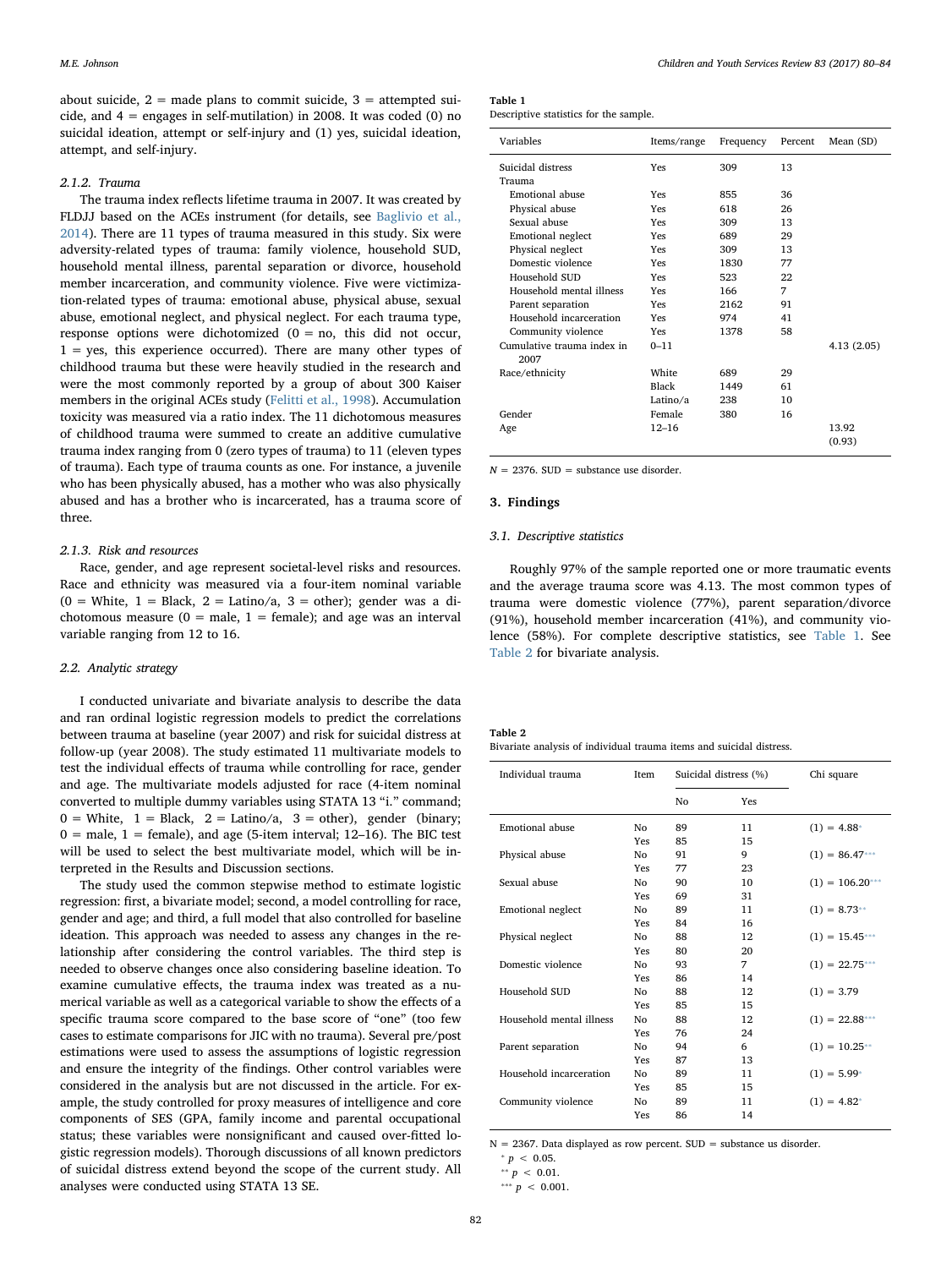#### <span id="page-3-0"></span>Table 3

Multivariate logistic regression model using individual trauma items to predict suicidal distress.

| Model | Individual trauma         | AOR       | 95% CI    |
|-------|---------------------------|-----------|-----------|
| 1     | Emotional abuse           | 1.24      | 0.95/1.58 |
| 2     | Physical abuse            | $2.50***$ | 1.91/3.20 |
| 3     | Sexual abuse              | $2.82***$ | 2.06/3.81 |
| 4     | Emotional neglect         | $1.36*$   | 1.04/1.75 |
| 5     | Physical neglect          | $1.62**$  | 1.16/2.19 |
| 6     | Domestic violence         | $2.22***$ | 1.54/3.24 |
| 7     | Household SUD             | 1.13      | 0.84/1.50 |
| 8     | Household mental illness  | $1.98**$  | 1.33/2.90 |
| 9     | Parent separation/divorce | $2.66**$  | 1.40/4.34 |
| 10    | Household incarceration   | $1.33*$   | 1.02/1.68 |
| 11    | Community violence        | $1.40*$   | 1.09/1.83 |

 $N = 2367$ . AOR = Adjusted Odds ratio;  $SE =$  standard error. Model 1-11 adjusts for race, gender and age. SUD = substance us disorder.

```
* p < 0.05.
```

```
** p < 0.01.
```
<span id="page-3-1"></span>\*\*\*  $p \, < \, 0.001$ .

### 3.2. Individual trauma

Models 1 through 11 in [Table 3](#page-3-0) display the results from logistic regression models estimating the effects of 11 types of trauma on suicidal distress and attempts while adjusting for race, gender, and age. Except for emotional abuse and household SUD, all trauma items were significantly correlated with risk for suicidal distress: Physically abused youth were 1.77 times more likely (Pseudo  $R^2 = 0.07$ ,  $X^2$  (6) = 132,  $p > 0.001$ ; AOR = 2.50,  $p = 0.000$ ); sexually abused youth were 2.82 times more likely (Pseudo  $R^2 = 0.07$ ,  $X^2$  (6) = 126,  $p < 0.001$ ; AOR = 2.82,  $p = 0.000$ ); emotionally neglected youth were 1.36 times more likely (Pseudo R<sup>2</sup> = 0.05, X<sup>2</sup> (6) = 90, p < 0.001; AOR = 1.36,  $p = 0.021$ ); physically neglected youth were 1.62 times more likely (Pseudo R<sup>2</sup> = 0.05, X<sup>2</sup> (6) = 93, p < 0.001; AOR = 1.62 p = 0.003); youth who witnessed domestic violence were 2.22 times more likely (Pseudo  $R^2 = 0.06$ ,  $X^2$  (6) = 105,  $p < 0.001$ ; AOR = 2.22,  $p = 0.000$ ); youth in households with mental illness were 1.98 times more likely (Pseudo R<sup>2</sup> = 0.07, X<sup>2</sup> (6) = 96, p < 0.001; AOR = 1.98,  $p = 0.001$ ); youth whose parents were separated were 2.66 times more likely (Pseudo  $R^2 = 0.06$ ,  $X^2$  (6) = 99,  $p < 0.001$ ; AOR = 2.66,  $p = 0.001$ ); youth with a household member who was incarcerated were 1.33 times more likely (Pseudo  $R^2 = 0.05$ ,  $X^2$  (6) = 93,  $p < 0.001$ ; AOR = 1.33,  $p = 0.024$ ); youth who witnessed community violence were 1.40 times more likely (Pseudo  $R^2 = 0.05$ ,  $X^2$  (6) = 92,  $p < 0.001$ ; AOR = 1.40,  $p = 0.011$ ); and emotional abuse was not significant (Pseudo R<sup>2</sup> = 0.05, X<sup>2</sup> (6) = 88, p < 0.001; AOR = 1.24,  $p = 0.096$ ).

#### 3.3. Cumulative trauma

Model 13 in [Table 4](#page-4-21) displays the effects of the cumulative trauma index on suicidal distress while adjusting for race, gender, and age (Pseudo  $R^2 = 0.08$ ,  $X^2$  (6) = 137,  $p < 0.001$ ; AOR = 1.25,  $p = 0.000$ ), indicating that for a one unit increase in trauma at the baseline year, the likelihood of experiencing suicidal distress and attempts the follow-up year increase 25%. Youth with a trauma score of five were roughly 2.3 times as likely to experience suicidal distress than youth with a trauma score of one. This indicates that experiencing more types of trauma is more toxic than a single type of trauma.

#### 4. Discussion

#### 4.1. Individual trauma

The study found evidence that supports CTM [\(Johnson, 2017\)](#page-4-7) and

83

the empirical research linking trauma to ideation in JIC [\(Stokes et al.,](#page-4-5) [2015\)](#page-4-5). Roughly 18% of the sample reported suicidal distress and attempt compared to 14% found in some national samples [\(CDC, 2016](#page-4-22)). Different types of trauma had different effects. JIC who were sexually abused or whose parents were separated were nearly three times as likely to report ideation, while emotional abuse and household SUD had no effect.

## 4.2. Cumulative trauma

The accumulation of trauma was also imperative for understanding ideation patterns in JIC, and assessing risk levels. For each additional type of trauma, the likelihood of experiencing suicidal distress increased roughly 25%. Reporting five or more traumatic experiences were two to five times as toxic as a single experience. These findings support the research proposing that experiencing five types of trauma is a critical threshold for serious effects ([Baglivio et al., 2014\)](#page-4-12).

#### 4.3. Limitations

This study was the first to longitudinally investigate the individual and cumulative effects of trauma on risk for suicidal distress in JIC. It advances the growing body of literature on suicidality among JIC while testing the empirical and theoretical utility of individual and cumulative models. However, the study had limitations. First, the exact time of initial trauma exposure is not specified in the data. This limits the ability to consider the effects of developmental sensitivities to trauma exposure. Also, baseline data may be influenced by prior trauma exposure, producing estimated effects. Second, there is no data on the frequency and severity of each indecent, which must be considered to fully understand how trauma affects children. Third, the binary measure of ideation risk aggregates aspects of suicidality that are best conceptualized as distinct phenomena. While collapsing these responses are a common approach for managing the low response rates of these behaviors, it makes interpretation more complicated. Likewise, the ideation risk measure does not consider severity—such as mild versus severe suicidality. Comprehensive trauma screening instruments that correct these shortcomings can advance the current science and improve the effectiveness of interventions.

#### 4.4. Future research and policies

This research and growing evidence indicates that suicidal distress in JIC may be, in-part, due to a painful upbringing. Detection and intervention initiatives can leverage these findings to define specific indicators of elevated concern—sexual abuse, parent separation, and five or more traumatic events—and implement targeted treatments that align with risk indicators, such as sexual abuse counseling, life skills development, and/or treatment for toxic stress. Future research must examine the ways in which JIC are re-traumatized in the justice system and the long-term implications of being doubly stigmatized as disturbed and criminal. Further, studies should consider how certain racial or ethnic minorities are subject to conditions that may exacerbate the impact of childhood trauma on suicidal distress, particularly among those in the criminal justice system.

## Conflicts of interests

There are no conflicts of interests associated with this research.

#### Acknowledgement

Dr. Micah E. Johnson was supported by the UF Substance Abuse Training Center in Public Health from the National Institute of Drug Abuse (NIDA) of the National Institutes of Health under award number T32DA035167. The content is solely the responsibility of the authors